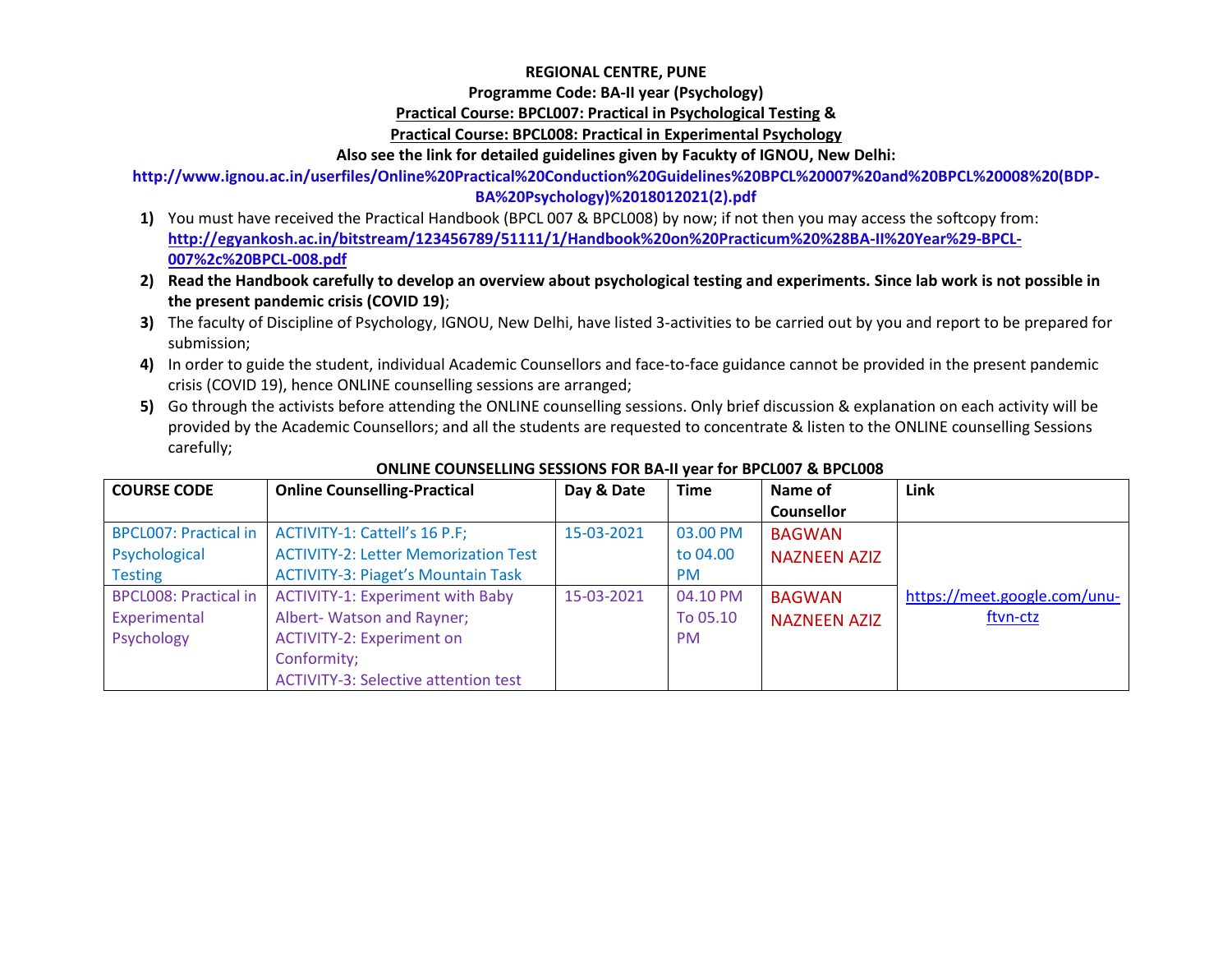## **REGIONAL CENTRE, PUNE Programme Code: BA-2 year (Psychology) Practical Course: BPCL007 & BPCL008**

| Compulsory component, no exemption to any student                                                               |                      |                               |                                    |                                                 |  |
|-----------------------------------------------------------------------------------------------------------------|----------------------|-------------------------------|------------------------------------|-------------------------------------------------|--|
| <b>Admission Session</b>                                                                                        | Eligibility          | <b>Term End Exam</b>          | <b>Important information</b>       | Link to submit the report                       |  |
|                                                                                                                 |                      | <b>Session</b>                |                                    |                                                 |  |
| 2-year re-                                                                                                      | Eligible to          | <b>Evaluation &amp; Vivo-</b> | IGNOU will not evaluate, if:       |                                                 |  |
| registered under                                                                                                | complete             | voce                          | (a) submitted under wrong link;    |                                                 |  |
| January-2020 (or)                                                                                               | <b>BPCL-007&amp;</b> | will come under               | (b) submitted under wrong          | https://forms.gle/xEHSxniosfNEANxz9             |  |
| <b>Before Session</b>                                                                                           | <b>BPCL-008</b>      | <b>DEC-2020 Exam</b>          | enrolment no.                      |                                                 |  |
|                                                                                                                 |                      | <b>Session</b>                | (c) submitted twice;               |                                                 |  |
| 2-year re-                                                                                                      | Eligible to          | <b>Evaluation &amp; Vivo-</b> | (d) scan not proper, report not    | The July 2020 admitted Learners do not          |  |
| registered                                                                                                      | complete             | voce                          | readable, report not opening etc.; | <b>Submit the Practicum File in above Link.</b> |  |
| Under July-2020                                                                                                 | <b>BPCL-007&amp;</b> | will come under               | (e) submitted as hard copy-not     | The New Link & Due Date will be send to         |  |
| <b>Session</b>                                                                                                  | <b>BPCL-008</b>      | June-2021 Exam                | accepted;                          | you in the month of May 2021.                   |  |
|                                                                                                                 |                      | <b>Session</b>                | (f) submitted by email-not         |                                                 |  |
|                                                                                                                 |                      |                               | accepted                           |                                                 |  |
| After Online submission you will get an acknowledgement from Google and IGNOU will not send any acknowledgement |                      |                               |                                    |                                                 |  |

**(a) Students of 2-year re-registered under January-2020 and Before will be considered for Evaluation under DEC-2020 Exam Session for uploading the Practical Marks; (b) Students of 2-year re-registered under July-2020 will be considered for Evaluation under June-2021 Exam Session for uploading the Practical Marks**

#### **HOW TO SUBMIT PRACTICAL ACTIVITY REPORT: SUBMIT BPCL007 & BPCL008 AS SEPARATER FILES**

- **(1) All the 3-Activities are compulsory**, under each Practical course, complete and prepare the report;
- **(2) The Page-1 (cover-page)** of the file should have the following details: (a) Enrolment Number and Student Name, (c) Programme Code, (d) Course Code (e) Study Centre Code, and (f) Student Signature; (g) Table of content, giving the Activity number & pages;
- **(3) The Page-2** of the file should have photocopy of the IGNOU Student ID Card;
- **(4) All 3-activities combined**, it should be made as a single file; Use A-4 size paper (ruled or un-ruled), total size of the Practical Report should be approximately 10 pages (leaving page 1 & 2 as stated above)
- **(5)** You have to **fill-in the Google Form**, do not make any mistake (Enrolment Number; Study Centre Code, Course Code and your Email ID);
- **(6) Attach the single file**, as word-file if typed [OR] as Scanned .pdf file if hand-written;
- **(7) Online Report Submission Link**: **<https://forms.gle/xEHSxniosfNEANxz9>** (**The July 2020 admitted Learners do not Submit the Practicum File in above Link. The New Link will be send to you in the month of May 2021**);
	- **(8)** After Online submission you will **get an acknowledgement from Google** and IGNOU will not send any acknowledgement;
	- **(9)** (a) Do not make any mistake in ONLINE Submission (b) Hard copy not accepted; (c) Submission by email not accepted;
	- **(10) Only for Dec 2020 exam Session (Admitted in Jan 2020 & Before) Last date for BPCL007 & BPCL008 Practical Report** submission is 31 **st March 2021; there will not be any date extension**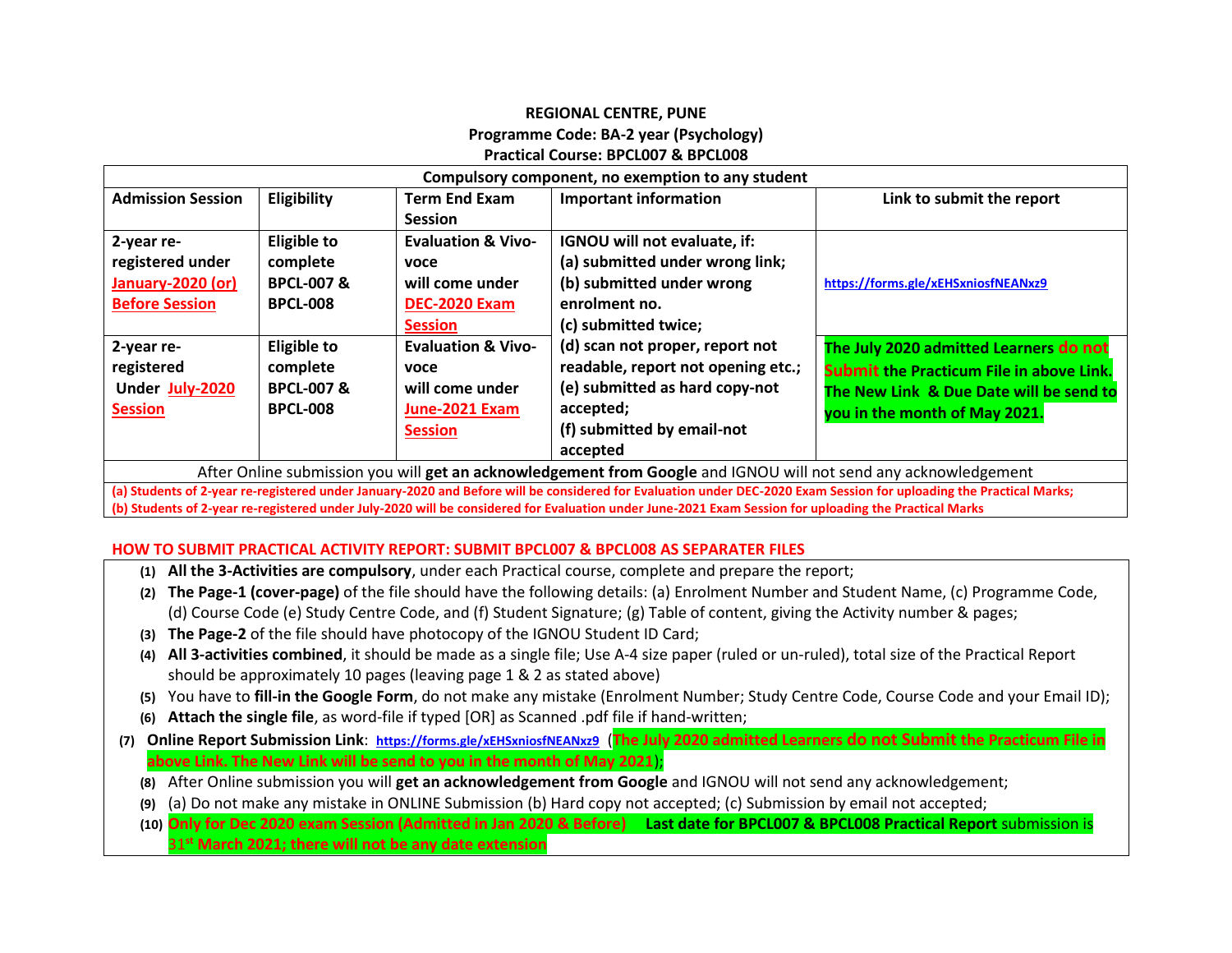## **REGIONAL CENTRE, PUNE; Programme Code: BA-2 year (Psychology) Practical Course: BPCL007: Practical in Psychological Testing:**

| <b>Activity</b>                                                                                                                                                                                                                                                                                                              | Do the following practical work                                                                                                                                                                                                                                                                                                                                                                                                                                                                                                                                                                                                                                                                                                                                                                                                                   | Prepare response / answer for the following                                                                                                                                                                                                                                                                                                                                                                                                                     |  |  |
|------------------------------------------------------------------------------------------------------------------------------------------------------------------------------------------------------------------------------------------------------------------------------------------------------------------------------|---------------------------------------------------------------------------------------------------------------------------------------------------------------------------------------------------------------------------------------------------------------------------------------------------------------------------------------------------------------------------------------------------------------------------------------------------------------------------------------------------------------------------------------------------------------------------------------------------------------------------------------------------------------------------------------------------------------------------------------------------------------------------------------------------------------------------------------------------|-----------------------------------------------------------------------------------------------------------------------------------------------------------------------------------------------------------------------------------------------------------------------------------------------------------------------------------------------------------------------------------------------------------------------------------------------------------------|--|--|
| ACTIVITY-1: Cattell's 16 P.F;                                                                                                                                                                                                                                                                                                | Visit the Link: https://openpsychometrics.org/tests/16PF.php This<br>link is related to the Personality test based on Raymond B. Cattell's<br>personality theory. It is for personal use only. The test can be<br>administered first on self and then on one of the family<br>members/acquaintance/friends/<br>neighbor/colleagues.<br>Self-<br>administration is for your practice and to get acquainted with the test.<br>While administering on self, you need to read the instructions<br>carefully as mentioned in the test. When you administer the test on<br>someone else, remember first to establish rapport and communicate<br>that the responses will be kept confidential. Instructions will be given<br>to the participant as mentioned in the test. The scores will be<br>interpreted as per the norms indicated against the test. | Once the test is completed, prepare a report<br>based on the test administration. The report<br>needs to be hand-written (or) typed in word<br>document. The test administered needs to be<br>enclosed in the document. Follow the format for<br>report preparation as has been mentioned in the<br>Handbook. You may adapt to the present context<br>wherever it is required, but overall refer to the<br>format in the handbook (sequence to be<br>followed). |  |  |
| <b>ACTIVITY-2: Letter Memorization</b><br>Test                                                                                                                                                                                                                                                                               | <b>Visit the link</b><br>https://sites.google.com/site/whydontstudentslikeschoolbook/inter<br>active-activities/lettermemorization-test<br>Visit the above link that will take you to the letter memorization test.<br>There are two tests that you have to attempt.                                                                                                                                                                                                                                                                                                                                                                                                                                                                                                                                                                              | Once the test is completed, prepare a report<br>based on the test administration. The report<br>needs to be hand-written (or) typed in word<br>document. The test administered needs to be<br>enclosed in the document. Follow the format for<br>report preparation as has been mentioned in the<br>Handbook. You may adapt to the present context<br>wherever it is required, but overall refer to the<br>format in the handbook (sequence to be<br>followed). |  |  |
| <b>ACTIVITY-3: Piaget's Mountain</b><br><b>Task</b>                                                                                                                                                                                                                                                                          | https://www.youtube.com/watch?v=v4oYOjVDgo0<br>(University of<br>Minnesota and the Science Museum of Minnesota, funded by the<br>National Science Foundation). Watch the above link for the video that<br>shows 'Three Mountain Task' developed by Jean Piaget and answer<br>the following:<br>a) What does the activity 'Three Mountain Task' determines in<br>children?<br>b) How does play impact cognitive development in children?<br>What are the key takeaways from Piaget's concepts of<br>C)<br>cognitive development from an infant to adult thinking?                                                                                                                                                                                                                                                                                  | You must write out the answers for: (a) What does<br>the activity 'Three Mountain Task' determines in<br>children? (b) How does play impact cognitive<br>development in children? (c) What are the key<br>takeaways from Piaget's concepts of cognitive<br>development from an infant to adult thinking?                                                                                                                                                        |  |  |
| Write a separate section on 'Reference' if you have referred to extra reference material (both online and offline) for the activities/tests. This can be a section                                                                                                                                                           |                                                                                                                                                                                                                                                                                                                                                                                                                                                                                                                                                                                                                                                                                                                                                                                                                                                   |                                                                                                                                                                                                                                                                                                                                                                                                                                                                 |  |  |
| after each activity or you may also combine all the references and mention it in the end of the file. The references will be written in APA format (7th Ed.)                                                                                                                                                                 |                                                                                                                                                                                                                                                                                                                                                                                                                                                                                                                                                                                                                                                                                                                                                                                                                                                   |                                                                                                                                                                                                                                                                                                                                                                                                                                                                 |  |  |
| Internal Evaluation: Practical Report: 50 Marks: Based on the practical report, organized way of presenting the content, and overall understanding of the<br>test/activity as reflected in the report                                                                                                                        |                                                                                                                                                                                                                                                                                                                                                                                                                                                                                                                                                                                                                                                                                                                                                                                                                                                   |                                                                                                                                                                                                                                                                                                                                                                                                                                                                 |  |  |
| External Evaluation: Viva Voce: 50 Marks: Based on the viva-voce conducted by the External Examiner as a Term End Examination                                                                                                                                                                                                |                                                                                                                                                                                                                                                                                                                                                                                                                                                                                                                                                                                                                                                                                                                                                                                                                                                   |                                                                                                                                                                                                                                                                                                                                                                                                                                                                 |  |  |
| Date and time of Vivo-Voce will be intimated to students separately, since it will be conducted batch-wise in the month of April (last week) & May (first week)                                                                                                                                                              |                                                                                                                                                                                                                                                                                                                                                                                                                                                                                                                                                                                                                                                                                                                                                                                                                                                   |                                                                                                                                                                                                                                                                                                                                                                                                                                                                 |  |  |
| (a) Students of 2-year re-registered under January-2020 and Before will be considered for Evaluation under DEC-2020 Exam Session for uploading the Practical Marks;<br>(b) Students of 2-year re-registered under July-2020 will be considered for Evaluation under June-2021 Exam Session for uploading the Practical Marks |                                                                                                                                                                                                                                                                                                                                                                                                                                                                                                                                                                                                                                                                                                                                                                                                                                                   |                                                                                                                                                                                                                                                                                                                                                                                                                                                                 |  |  |